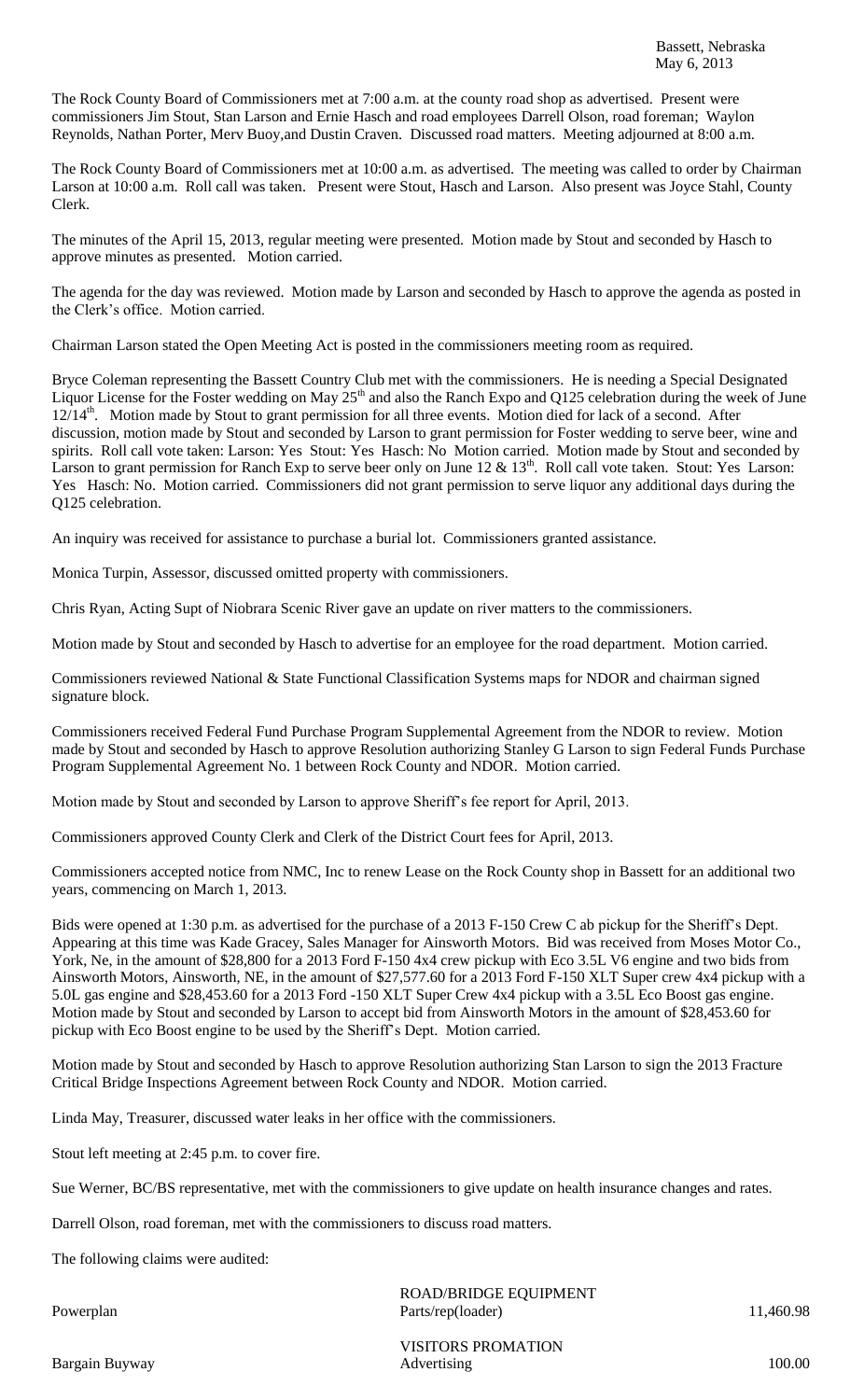|                             | <b>GENERAL</b>            |           |
|-----------------------------|---------------------------|-----------|
| Employees                   | <b>Salaries</b>           | 6087.76   |
| AS Services                 | Computer service          | 72.75     |
| City                        | Wtr/swr/trash             | 89.00     |
| NE/DOL                      | Boiler inspect            | 36.00     |
| <b>District Court Assn</b>  | Workshop exp              | 264.50    |
| Dugan                       | Sup                       | 184.51    |
| F/R Coop                    | Fuel                      | 1010.52   |
| G&M Cleaning                | Contract labor            | 1000.00   |
| G&V                         | Sup                       | 4.89      |
| Health Lab                  | Blood alcohol test        | 98.00     |
| Holt Co Treas               | Probation exp             | 298.70    |
| J&J                         | Trash service             | 50.00     |
| Leader                      | Printing/pub              | 226.81    |
| Loup Valley Lighting        | Sup                       | 384.90    |
| <b>MARC</b>                 | Sup                       | 191.49    |
| L May                       | Postage                   | 6.60      |
| <b>MIPS</b>                 | Computer service          | 334.15    |
| <b>Treasurers Assn</b>      | Reg                       | 120.00    |
| <b>NESCA</b>                | Training                  | 195.00    |
| Area on Aging               | County share              | 1001.00   |
| <b>NPPD</b>                 | Electricity               | 352.98    |
| <b>Office Depot</b>         | Sup                       | 6.36      |
| <b>OPC</b>                  | Sup/maint                 | 435.66    |
| Peavey Corp                 | Sup                       | 11.97     |
| Presto X                    | Pest control              | 47.05     |
| Ramada Inn                  | Lodging                   | 140.00    |
| Revize                      | Software subscription     | 600.00    |
| RC Tel                      | Service                   | 575.02    |
| SS Bk                       | Mat retire                | 412.84    |
| SS Bk                       | Mat soc sec               | 465.24    |
| SourceGas                   | Ntl gas                   | 1187.72   |
| <b>US Bank</b>              | Meals/computer service    | 180.86    |
| Verizon                     | Service                   | 230.02    |
|                             | <b>ROAD</b>               |           |
| Road crew                   | Labor                     | 13,024.30 |
| City                        | Wtr/swr/trash             | 66.50     |
| Brown Co Hospital           | Drug testing              | 50.00     |
| Computers N' More           | Labor                     | 25.00     |
| F/R Coop                    | Fuel                      | 12,073.36 |
| J&J                         | Trash service             | 50.00     |
| <b>KBR RPP Dist</b>         | Electricity               | 15.00     |
| Krotter                     | Sup                       | 140.42    |
| J Maloun                    | Tires/access              | 600.00    |
| <b>Medical Enterprises</b>  | Drug test                 | 31.00     |
| Netcom                      | Radio rep                 | 313.00    |
| Niobrara Valley Consultants | Research                  | 1182.17   |
| <b>NMC</b>                  | Blades/rep                | 3351.80   |
| Northern Plains             | Sup                       | 3.74      |
| <b>NPPD</b>                 | Electricity               | 184.08    |
| RC Tel                      | Service                   | 67.15     |
| <b>RC</b> Tire              |                           | 312.95    |
|                             | Rep                       | 2008.07   |
| Sandhill Equipment          | Parts/rep                 |           |
| SS Bk<br>SS Bk              | Mat retire                | 879.15    |
|                             | Mat soc sec               | 996.35    |
| Viaero                      | Service                   | 83.94     |
|                             | <b>VETERANS AID</b>       |           |
| Vet Service Officer         | Interest                  | 4.25      |
|                             | <b>LIBRARY</b>            |           |
| Employees                   | Salaries                  | 214.00    |
| City                        | Wtr/swr/                  | 23.75     |
| G&V                         | Sup                       | 16.80     |
| Ingram                      | <b>Books</b>              | 118.37    |
| Leon's                      | Sup                       | 11.98     |
| <b>NPPD</b>                 | Electricity               | 81.86     |
| E Ost                       | Books/software/petty cash | 206.96    |
| RC Tel                      | Service                   | 186.72    |
| SS Bk                       | Mat retire                | 8.51      |
| SS Bk                       | Mat soc sec               | 16.38     |
| <b>SourceGas</b>            | Ntl gas                   | 100.78    |
|                             | 911 EMERGENCY EQUIPMENT   |           |
| CenturyLink                 | Service                   | 366.40    |
| CenturyLink QCC             | Service                   | 10.09     |
| GeoComm                     | Maint service             | 842.44    |
| <b>Industrial Tower</b>     | Tower rent                | 343.33    |
| RC Tel                      | Service                   | 31.19     |